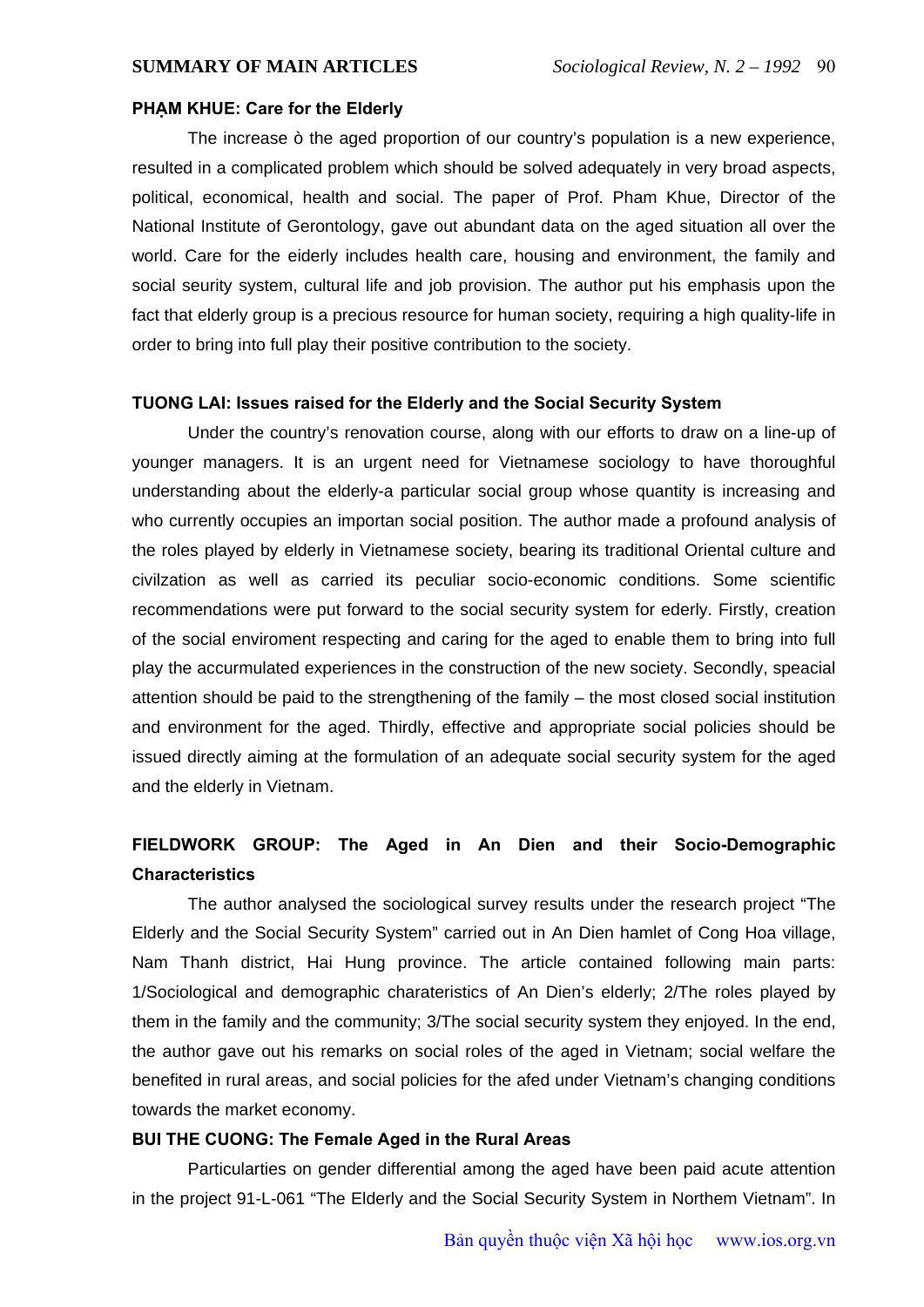this article the author put forward some remarks about the rural female aged, drawm up from the 1989 Population Census data analysis, from the survey undertaken in Hai Hung province under the project and from several avallable studies as well. These remarks related to the social position of the female aged in rural community, their marital status and living arrangements as well as socio-cultural orientations.

### **DO THINH: Old People-Retired-Exhausted**

 The retied and the exhausted occupy a considerable force in Vietnam society, requiring our due concems. However, so far research studies on this group have been very few in number. This article is an initial effort to ourline the current status of the retired and the exhausted in Vietnam. On the basis of the 1989 Census and secondary data sources, the author provided various statistical figures on the retired, the exhausted, their population distribution and growth rate over the nation's historical periods, as well as their income and living situation. Finally, the author put forward some conclusions and recommendations to social polices aiming at the support for the retired the exhausted, and timely mobiizing their postive contribution to the society.

# **NGUYEN CHI BINH: Some Remarks on a Social Gerontological Survey in a Mountainous Commune.**

 In April 1992, the National Insitute of Gerontology sent out a research team containing gerontological doctors to a mountainous commune (Nong Ha village, Phu Luong district, Bac Thai province) in order to take a survey applying standard formats provided by the World Health Organization (WHO). The target group of this study included 157 old people aged 60 and above, convering some minority groups. In this article, the author focused his analyses on the demographic data, family relations, income, occuptional situation and social participation of the elderly. The survey results have partly shown the elderly's vivid colourful features of the minority groups in Vietnam.

### **Sociological Forum.**

 The Sociological Forum of this issue introduced some opinions and viewpoints contributed from the scholarly discussion on "The Elderly and the Social Security System". This is a reseach project undertaken by the Department for Social Structure and Social Policy of the Sociology institute with finacial support form the Toyota Foundation. The opinions and viewpoints were originally fomulated from a set of papers presented in the workshop organized by the Sociology institute on January 4, 1992. Many theoretical concepts have been established through the examination different aspects of the rural elderly's everyday life. The were summarized as follows: The aged situation in the given social security system (Mac Van Tien); The elderly in some rural communities (Phi Van Ba);